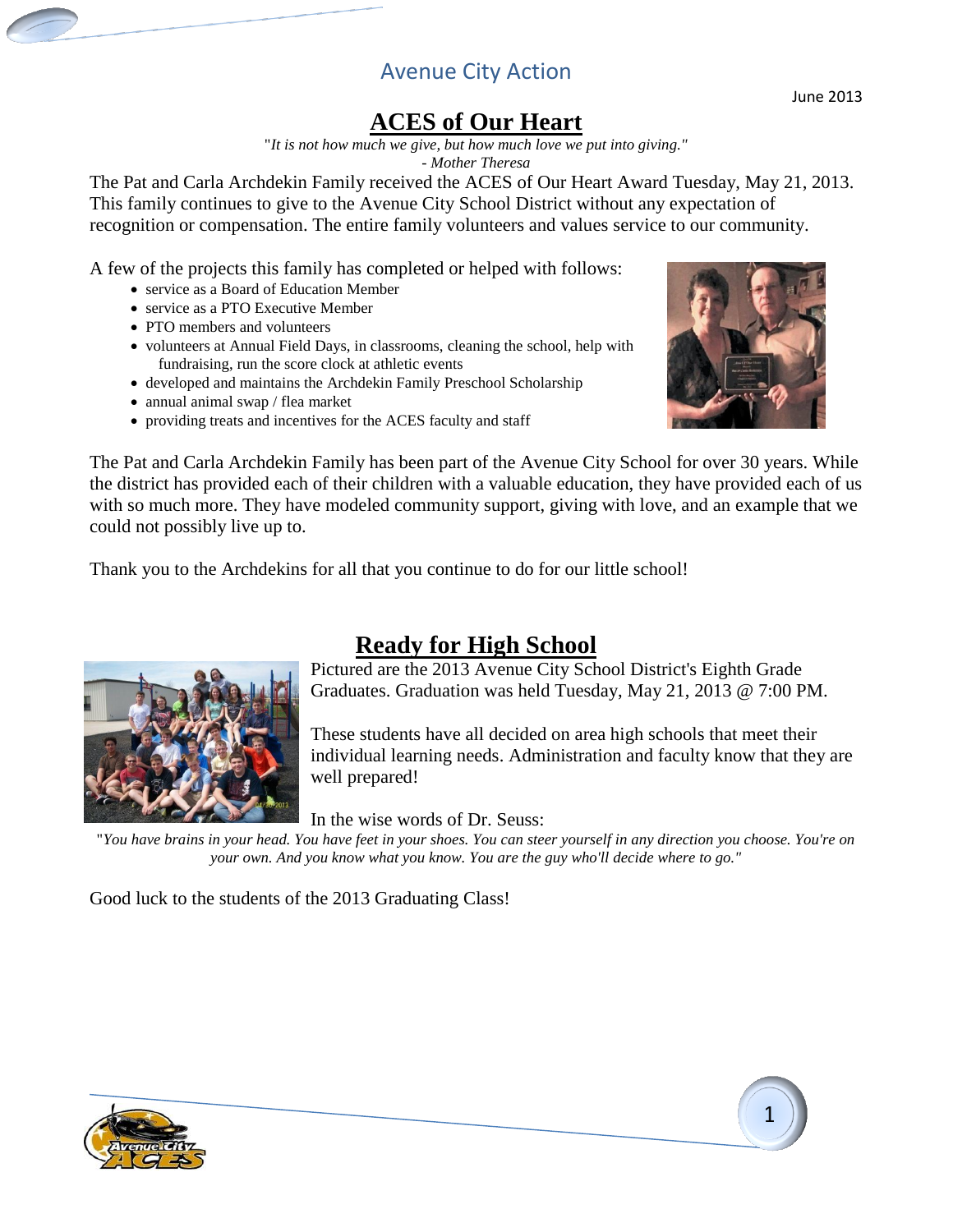June 2013

# **Summer Reading is Delicious Program**

All students can join us for a summer reading program at ACES in 2013! Students may check out books once a week on MONDAYS FROM 7:30-9:30 A.M. Students will be encouraged to read and take AR tests to promote reading skills over the summer. Weekly incentives will be earned with a program completion incentive of an ice cream sundae party on the last day! Join us on the following dates:

- $\bullet$  June 17
- $\bullet$  June 24
- July 1
- July 8
- $\bullet$  July 15
- $\bullet$  July 22
- $\bullet$  July 29

• August 5 Reading Incentives:

- 1.For every book that you read and record on your sheet, enter your name in a drawing for a \$25 gift certificate to the fall book fair.
- 2.For every AR that you take and earn at least an 80% on, enter your name in a drawing for a \$25 gift certificate to the fall book fair. Emergent readers can also take these tests. Someone can read them a book and then we will read the test to them and they will answer orally.

3.For every reading sheet you complete, pick a prize from the basket.

In the event that we need to cancel, a Textcaster message will be sent out. Please sign up for Textcaster at http://avenuecityschool.org/.

# **Students are Honored at End of Year Ceremony**

To be recognized on the PrinciPAL's List a student must:

- $\blacktriangleright$  Have an 80% or above in every class all year long.
- $\blacktriangleright$  Have 97% or above attendance
- $\triangleright$  Was not referred to the Principal for discipline issues during the 2012-2013 school year.

|                     | $\frac{1}{100}$ as not referred to the Frincipal for discipline hours daring the 2012 2013 sensor year. |                           |
|---------------------|---------------------------------------------------------------------------------------------------------|---------------------------|
| Ainsley Blake       | <b>Tobin Davis</b>                                                                                      | Jordan $Hill_{++++}$      |
| Quaid Campbell      | Emilie Mazur*                                                                                           | Nathan Holmes $++$        |
| Alex Fitzgerald*    | Cambry Roach+                                                                                           | Madison Rowland*          |
| Morgan Heckman      | Nicolas Steele $*++$                                                                                    | Danielle Wilmes           |
| Aleigha Horton      | Hayden Stewart*                                                                                         | Brayden Blake*            |
| Pierce Johnson      | <b>Riley Wicoxson</b>                                                                                   | Shelby Pettigrew*+++      |
| Wesley Phillippe    | Halei Atoe $*_{+++}$                                                                                    | Andrew Proctor $*_{++++}$ |
| Mitchell Steele     | Breanna Beahler*                                                                                        | Allison Turner $*$ ++++   |
| Caden Atoe          | Kiyah Blake                                                                                             | Peyton Turner*+           |
| Morgan Atoe         | Sarah Burr $*_{++}$                                                                                     | Chloe Walker $*_{++}$     |
| Jacob Ball $*_{++}$ | Trevor Maag* $++$                                                                                       | Jakob Wilkinson           |
| Lake Campbell $*$ + | Evan Vette $++$                                                                                         | Xena Zahau*               |
|                     |                                                                                                         |                           |

\*Signifies 90% or above in all classes all year.

+Signifies that the student was on the PrinciPal's List previous school years also.

- ++Signifies that the student was on the PrinciPAL:'s List 2 years.
- +++Signifies that the student was on the PrinciPAL's List 3 years.
- ++++Signifies that the student was on the PrinciPAL's List 4 years.

All students listed above received the "Triple Threat Award" at the 2013 Awards Ceremony.

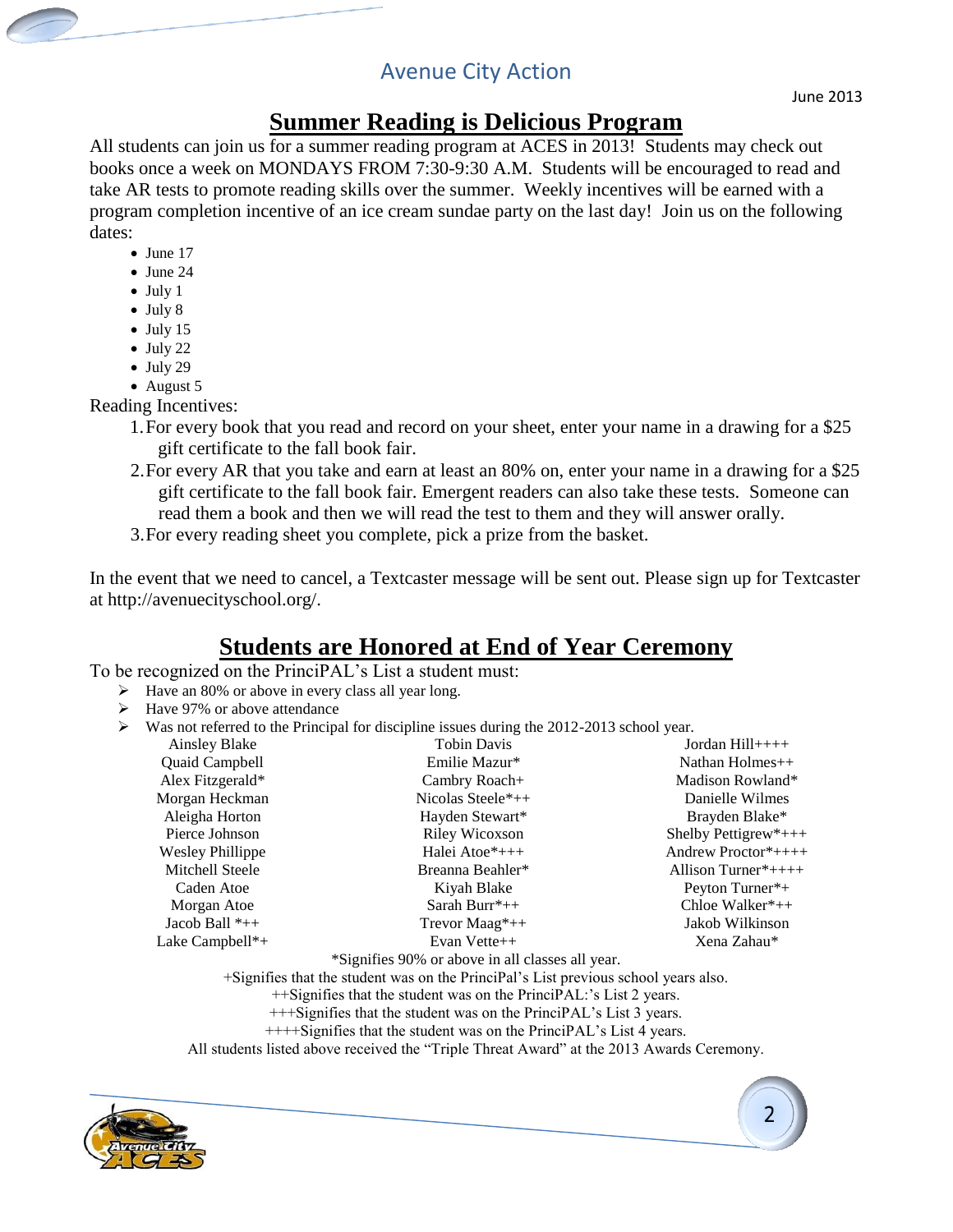3

### **Kids don't come with directions. Parents As Teachers can help.**

As a child's first teacher, a parent can make a difference.

During the years between birth and 3 there are important times when specific kinds of learning…language, social and emotional development, motor skills…must take place for your child to grow and develop to their fullest potential. Parents As Teachers, a parent education and family support organization, can help you capture those windows of opportunity so your child starts school ready to succeed.

Parents of children younger than 36 months can join this free program that is personalized to meet the needs of individual families. Being a parent is a hard job and is the most important job parents will ever have. And as a parent, you are your child's first and most important teacher.

This free voluntary program is designed to help Avenue City families in the following areas:

### **PAT SERVICES**

- **Personalized Home Visits** are made by a certified parent educator trained in child development and educated in the latest brain research on early learning. During these informal 60 minute visits the parent educator shares age-appropriate growth and development information and gives the parents practical and concrete suggestions on ways to manage challenging behaviors. Special time is given to focus on a parent-child activity that will enhance the parent-child relationship and encourage learning.
- **Developmental Screenings** can help parents identify any potential concern before it becomes an obstacle to the child's development. If additional help is needed, the PAT staff provides referrals. The screenings can be done during home visits or on parent request; children are screened for hearing, vision, language, motor skills, intellectual and social development. PAT newsletter helps families stayed informed of upcoming events and provides ideas and articles for encouraging a child's development.

**Program contact:** Ashley Farrell, PAT Coordinator 816-205-0662 Email: [afarrell@aces.k12.mo.us](mailto:afarrell@aces.k12.mo.us) **Additional contacts:** Rebecca Grimes, Avenue City Principal 816-662-2306 Email: [rgrimes@aces.k12.mo.us](mailto:rgrimes@aces.k12.mo.us)

# **PTO NEWS:**

**Officers:** The 2013-2014 officers for the Avenue City PTO are: President Emily Campbell Vice President Shelly Bradley Secretary Janelle Phillips Treasurer Missy Howe

**Chick-Fil-A and PTO Night:** The PTO will be hosting a Chick-Fil-A night on Tuesday, June 25. How it works! Come into Chick-Fil-A on June 25 between 6:00 and 8:00. After you order, just drop your receipt in the bucket on the counter. 15% of all receipt totals will be given back to the PTO. Also,

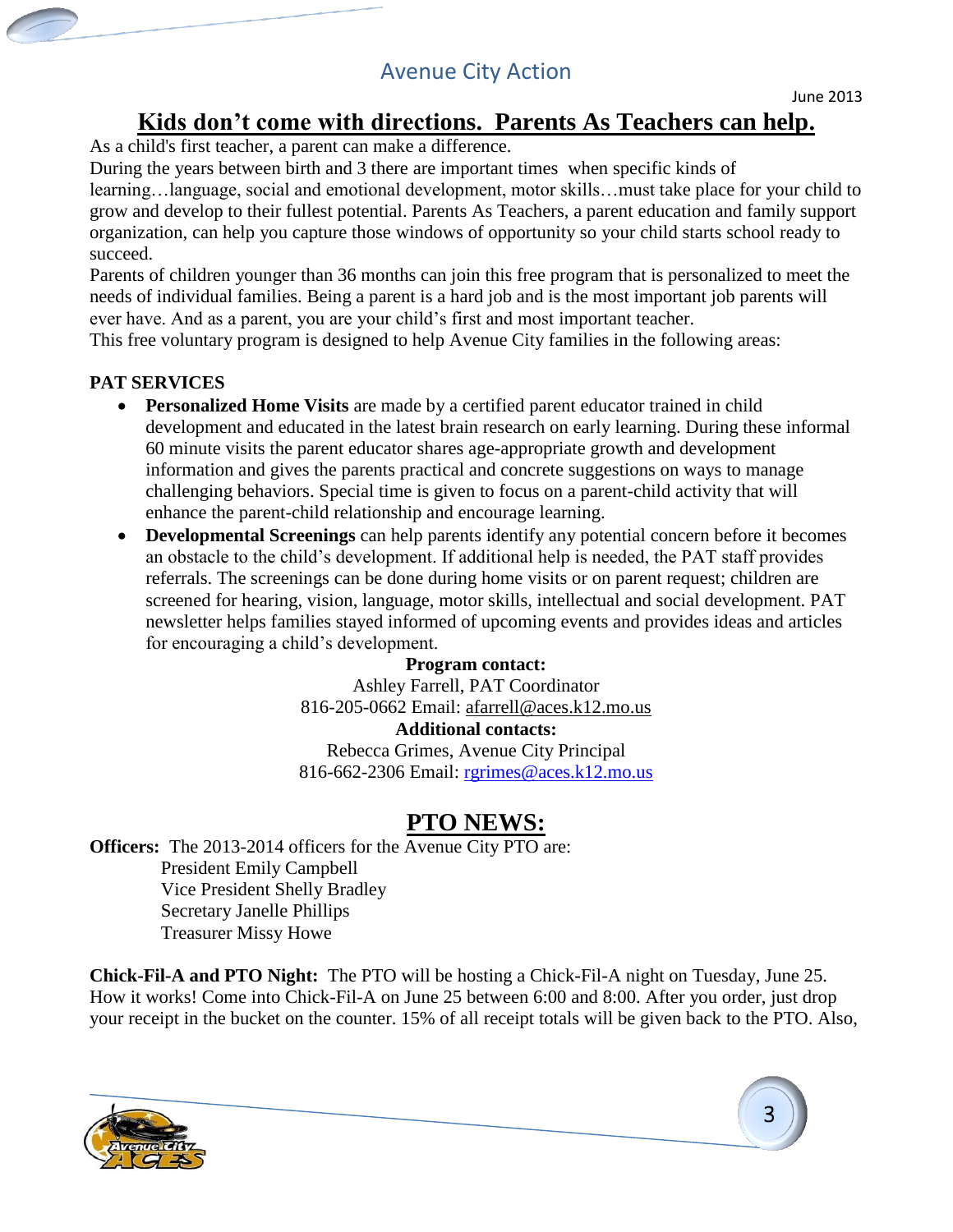kids can get a free 4 piece nugget or 1 strip meal with large meal purchase on our fundraiser night! It's a great and easy way to help the school out.

**Target Red Card:** Do you have a Target Red credit or debit card? Did you know using your card can benefit the school? 1% of all charges on your card get returned to the school. Here's how to register your card: go to www.target.com/redcard/tcoe/home to register your Red Card. Or you can call 1-800- 316-6142.

# **Board of Education Meeting Highlights**

A brief description of the highlights of the board meetings from April 2013 to May 2013 is listed below. The minutes of each board meeting is posted on the school webpage.

April 11, 2013

- Salary Committee Presentation
- New Board Members Sworn In
- Selection of Board Officers for 2013-2014
- Review of Program Evaluation for Library/Media
- Review Health Insurance for 2013-2014
- Approval to Purchase Computers
- Decision on Mowing Bids
- Approval of PAT Resignation
- Motion to Hire for Certified Vacancy
- Review of Support Staff Evaluations and Decision on Contracts

May 16, 2013

- Review of Program Evaluation for Early Childhood/PAT and Food Services
- Decision on Health Insurance for 2013-2014
- Approval of 2013-14 Food Service Prices
- Approval to Purge District Items
- Resignation of Support Staff
- Discussion and Decision of Bookkeeper Position
- Discussion and Decision on Parents As Teachers Position

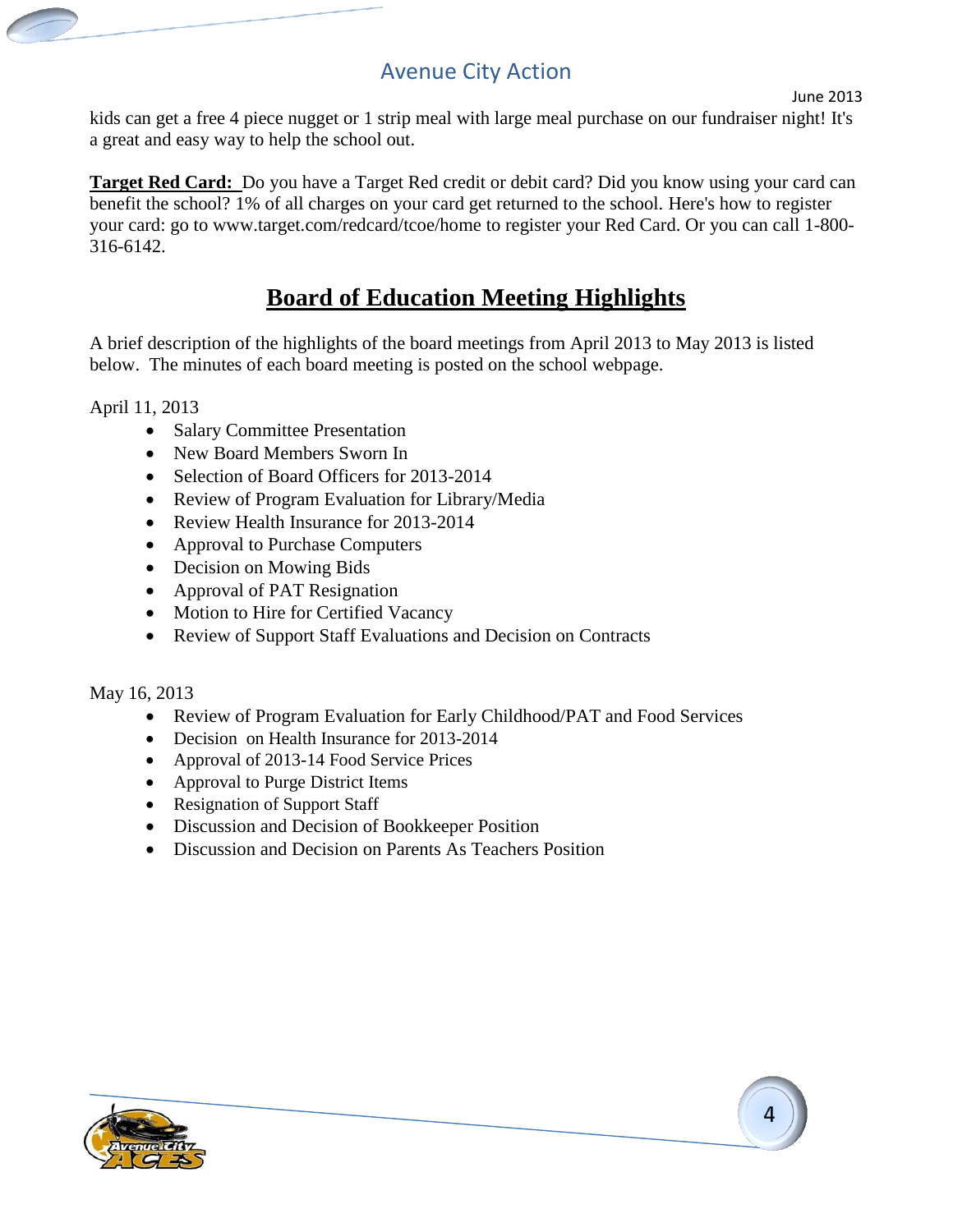### **ACES Preschool**

### **How Important is Preschool?**

"There's increasing evidence that children gain a lot from going to preschool," says *Parents* advisor Kathleen McCartney, PhD, dean of Harvard Graduate School of Education, in Cambridge, Massachusetts. "At preschool, they become exposed to numbers, letters, and shapes. And, more important, they learn how to socialize -- get along with other children, share and contribute to circle time."

"Children who attend high-quality preschool enter kindergarten with better pre-reading skills, richer vocabularies, and stronger basic math skills than those who do not," says NIEER director W. Steven Barnett, PhD.

"Every child should have some sort of group experience before he starts kindergarten," says Amy Flynn, director of New York City's Bank Street Family Center. Music and gymnastics classes are great, but what preschools do that less formal classes don't is teach kids how to be students. Your child will learn how to raise her hand, take turns, and share the teacher's attention. What's more, she'll learn how to separate from Mommy, who often stays in a music or gym class. All of this makes for an easier transition to kindergarten. "Kindergarten teachers will tell you that the students who are ready to learn are those who come into school with good social and behavior-management skills," Smith says.

### **What will my child learn?**

In addition to strengthening socialization skills -- how to compromise, be respectful of others and problem-solve -- preschool provides a place where your child can gain a sense of self, explore, play with her peers, and build confidence. "Kids in preschool discover that they are capable and can do things for themselves -- from small tasks like pouring their own juice and helping set snack tables to tackling bigger issues like making decisions about how to spend their free time," says Angela Capone, PhD, senior program manager at Southwest Human Development's Arizona Institute for Childhood Development, in Phoenix. "Plus, 4- and 5-year-olds have begun asking some wonderful questions about the world around them -- what happens to the water after the rain? Do birds play? Quality preschools help children find answers through exploration, experimentation, and conversation."

### **But what about learning his ABCs?**

"Young children can certainly learn letters and numbers, but to sit kids down and 'teach' them is the wrong way to do it," says Smith. "They learn best through doing the kinds of activities they find interesting – story time, talking to their teachers about stars, playing with blocks." To help kids learn language and strengthen pre-reading skills, for instance, teachers might play rhyming games and let kids tell stories. Keep in mind that for small children, school is all about having fun and acquiring social skills while learning along the way. Kids need to be imaginative and to socialize -- that's what fosters creative, well-rounded people.

- *www.parents.com*

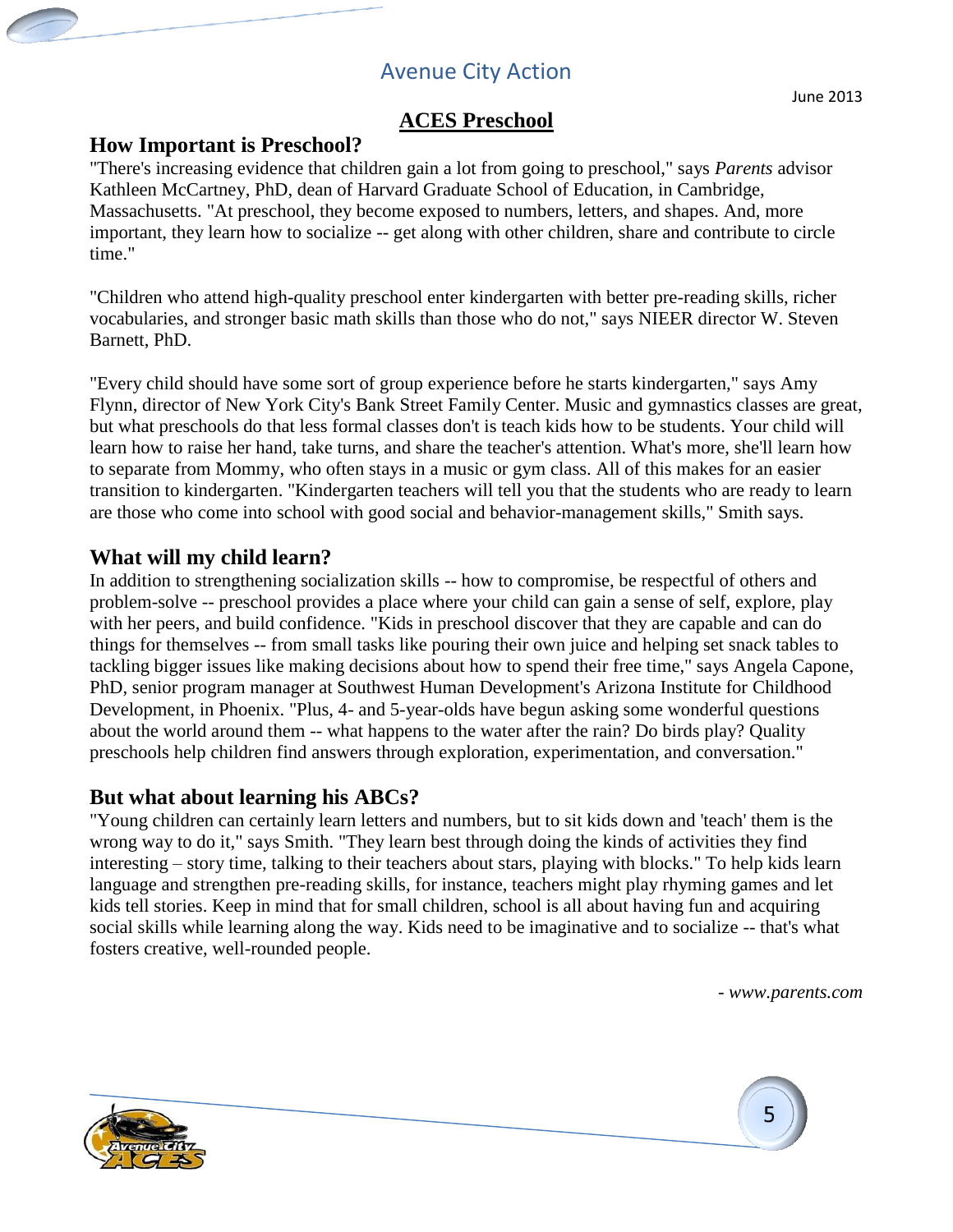June 2013

# **AVENUE CITY SCHOOL 4th QUARTER HONOR ROLL**

**3 RD GRADE – A HONOR ROLL** Alex Fitzgerald

Corinne Stewart

#### **3 rd GRADE – A/B HONOR ROLL**

Ainsley Blake Grace Bradley Quaid Campbell Mason Christian Morgan Heckman Pierce Johnson Wesley Phillippe Mitchell Steele Caleb Walker

#### **4 th GRADE – A HONOR ROLL**

#### **4 th GRADE – A/B HONOR ROLL**

Jozlin Bennett Logan Christian Reagan Thompson

#### **5 th GRADE – A HONOR ROLL**

Jacob Ball Emilie Mazur Kenna O'Riley Daniel Slaybaugh Nicolas Steele Hayden Stewart

#### **5 th GRADE – A/B HONOR ROLL**

Caden Atoe Lake Campbell Kacey DuVall Audrey Elifrits Cambry Roach Ian Turner Riley Wilcoxson

#### **6 th GRADE – A HONOR ROLL**

Halei Atoe Lauren Bailey Breanna Beahler Kiyah Blake Reba Boles Sarah Burr Kristian DuVall Ashley Luthans Trevor Maag Morgan Sylvester Evan Vette

#### $6<sup>th</sup>$  GRADE **thera HONOR ROLL** Guy Gaddy

Alex Jacobs Daire Karr Lydia Paolillo Grace Stites

#### **7 th GRADE – A HONOR ROLL**

Sara Fiedler Hailee Fitzgerald Murphy Howe Madison Rowland Cole Walker

#### **7 th GRADE – A/B HONOR ROLL**

Calvin DuVall Jordan Hill Nathan Holmes Aaron Janni Brett Shanks Danielle Wilmes

#### **8 th GRADE – A HONOR ROLL**

Brayden Blake Abigail Burns Kaleb Christman Garrett O'Riley Shelby Pettigrew Andrew Proctor Gabrielle Thomure Allison Turner Peyton Turner Chloe Walker Xena Zahau

#### **8 th GRADE – A/B HONOR ROLL**

Nicholas Froehlich Brie'Anna Kerns Jakob Wilkinson

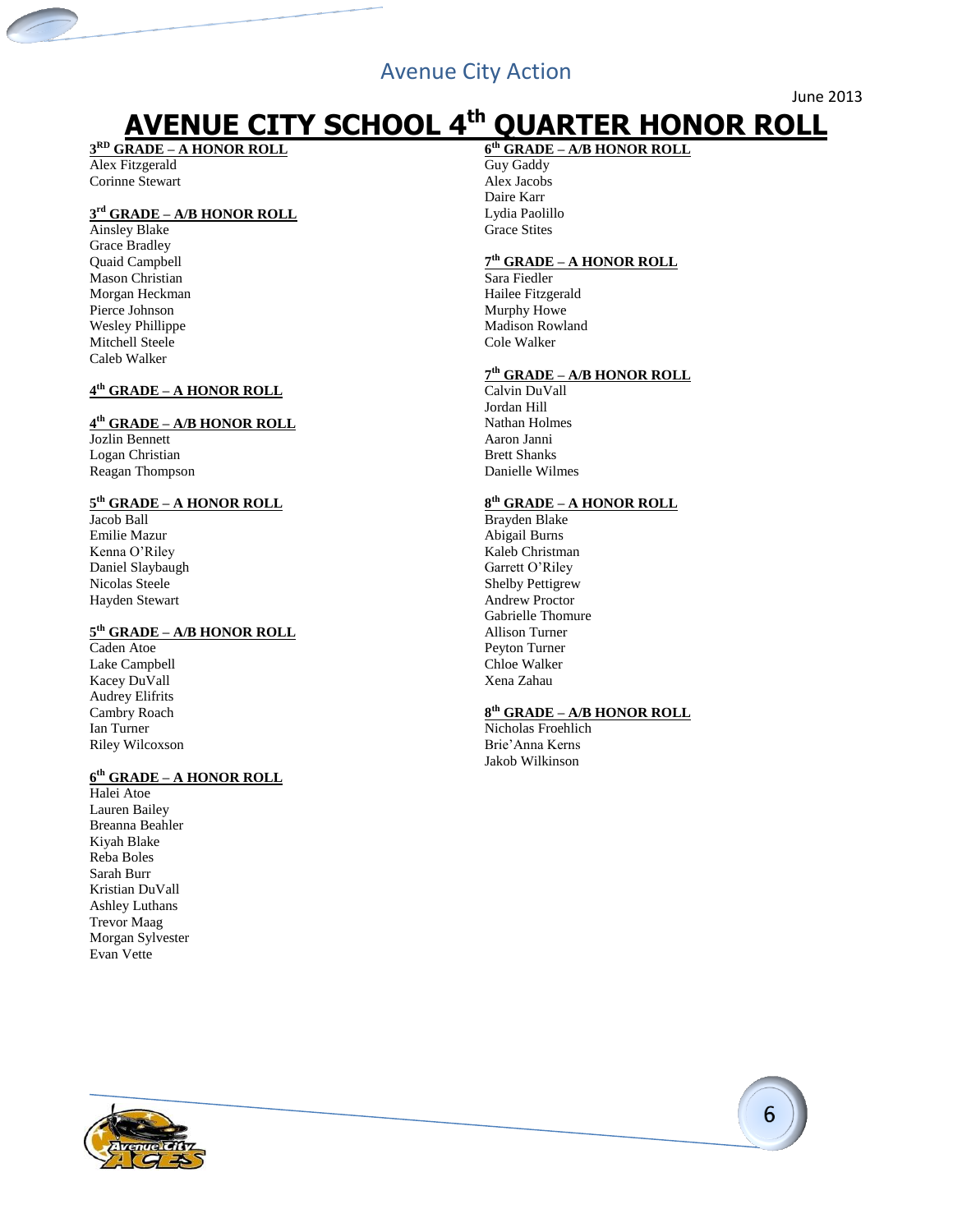June 2013

### **AVENUE CITY SCHOOL YEAR END HONOR ROLL 6 th GRADE – A HONOR ROLL**

**3 RD GRADE – A HONOR ROLL**

Alex Fitzgerald Corinne Stewart

#### **3 rd GRADE – A/B HONOR ROLL**

Jaxon Ball Ainsley Blake Grace Bradley Quaid Campbell Mason Christian Morgan Heckman Aleigha Horton Pierce Johnson Wesley Phillippe Mitchell Steele Caleb Walker

#### **4 th GRADE – A HONOR ROLL**

#### **4 th GRADE – A/B HONOR ROLL**

Jozlin Bennett Logan Christian Molly Luthans Reagan Thompson Layne Wallace

#### **5 th GRADE – A HONOR ROLL**

Jacob Ball Lake Campbell Emilie Mazur Kenna O'Riley Daniel Slaybaugh Nicolas Steele Hayden Stewart

#### **5 th GRADE – A/B HONOR ROLL**

Caden Atoe Morgan Atoe Tobin Davis Kacey DuVall Lauren DuVall Audrey Elifrits Joselyn Phillippe Cambry Roach Ian Turner Riley Wilcoxson

Halei Atoe Lauren Bailey Breanna Beahler Reba Boles Sarah Burr Kristian DuVall Ashley Luthans Trevor Maag Morgan Sylvester

#### **6 th GRADE – A/B HONOR ROLL**

Kiyah Blake Guy Gaddy Alex Jacobs Daire Karr Lydia Paolillo Grace Stites Evan Vette

#### **7 th GRADE – A HONOR ROLL**

Sara Fiedler Hailee Fitzgerald Murphy Howe Madison Rowland

#### **7 th GRADE – A/B HONOR ROLL**

Calvin DuVall Jordan Hill Nathan Holmes Aaron Janni Brett Shanks Cole Walker Danielle Wilmes

#### **8 th GRADE – A HONOR ROLL**

Brayden Blake Abigail Burns Kaleb Christman Garrett O'Riley Shelby Pettigrew Andrew Proctor Gabrielle Thomure Allison Turner Peyton Turner Chloe Walker Xena Zahau

#### **8 th GRADE – A/B HONOR ROLL**

Nicholas Froehlich Brie'Anna Kerns Jacob Wilkinson

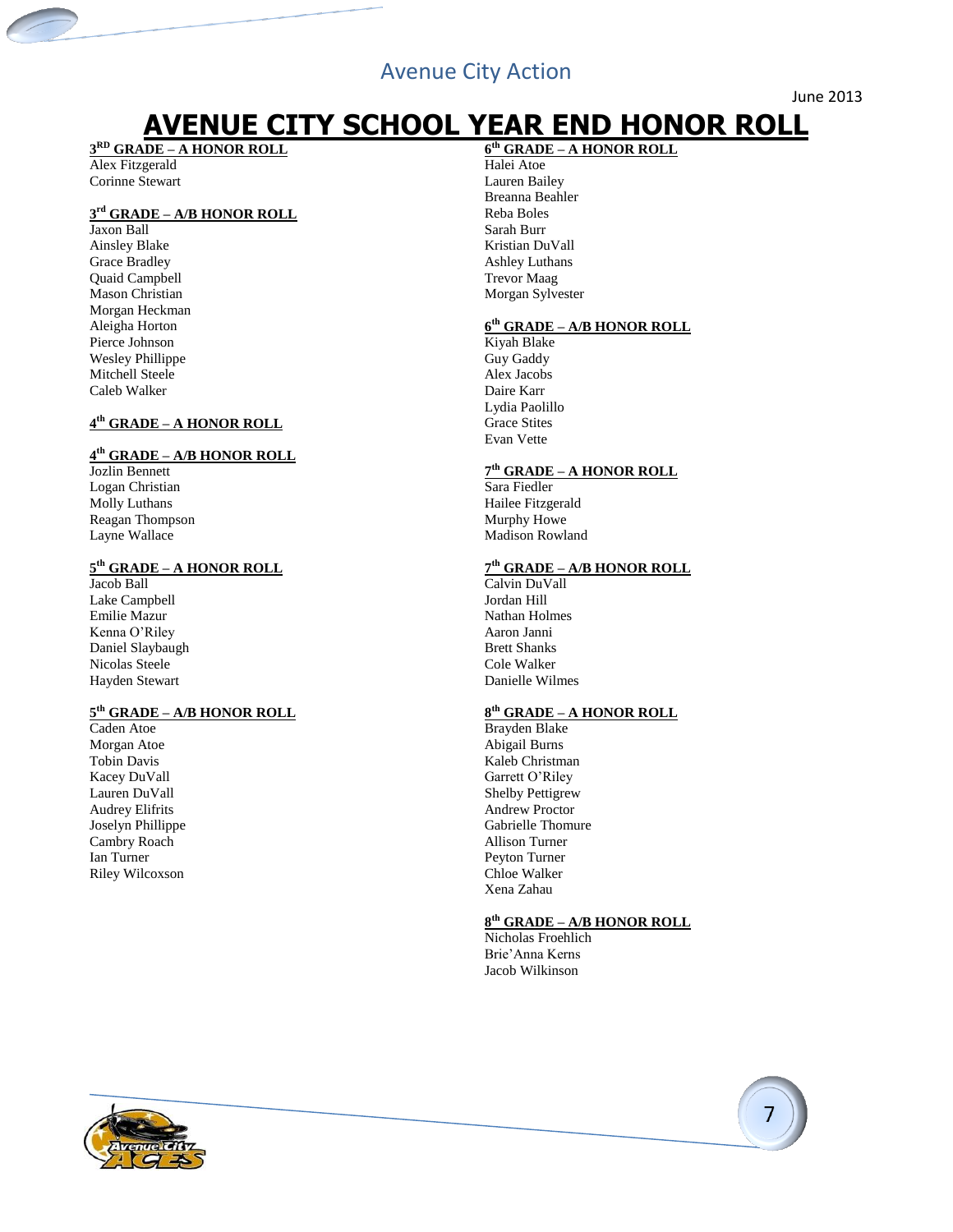June 2013

### **AVENUE CITY SCHOOL STUDENT SUPPLY LIST 2013-2014**

| <b>KINDERGARTEN</b>                                       | <b>THIRD GRADE</b>                                                      |
|-----------------------------------------------------------|-------------------------------------------------------------------------|
| Box of tissues (250)                                      | Box of tissues (250)                                                    |
| Box of 8 sm. Crayola Crayons                              | Box of 64 Crayola crayons                                               |
| Lg. Bottle of Elmer's glue                                | Sm. Bottle of Elmer's glue                                              |
| 3 glue sticks                                             | 2 Glue Sticks                                                           |
| Safety scissors (Fiskars brand)                           | Scissors (Fiskar's)                                                     |
| Prang Water Colors                                        | Colored pencils-Lg. box                                                 |
| <b>Washable Markers</b>                                   | Crayola washable markers                                                |
| $1$ doz. #2 pencils                                       | 1 doz. $#2$ pencils                                                     |
| 1 pkg. Manila paper                                       | *Large soft eraser (Magic Rub)                                          |
| Pkg. of construction paper                                | 2 red grading pens                                                      |
| 1 Folder with pockets                                     | 1 black ink pen                                                         |
| Tri-fold sleeping mat                                     | 2 highlighters (yellow $&$ pink)                                        |
| Plastic shoebox with removal lid                          | 1 zipper pencil bag                                                     |
| For Art Class                                             | 2 spiral notebooks (with neat edge tear off) wide rule                  |
| 4 glue sticks (Lg. or Sm)                                 | Wide Rule Paper-loose leaf (not college rule)                           |
|                                                           | 6 folders w/pockets & prongs, non-slick covers. 1 each of red, blue,    |
| <b>FIRST GRADE</b>                                        |                                                                         |
|                                                           | green, orange, yellow, purple (No trapper keepers-single folders are    |
| Box of tissues (250)                                      | fine)                                                                   |
| Box of 16 Crayons or larger                               | 1 pair clean, used socks                                                |
| Lg. Bottle of Elmer's glue                                | 2 pkgs. Multicolored index cards $(3 X 5)$ (orange, green, yellow, $\&$ |
| 2 large glue sticks                                       | pink)                                                                   |
| Safety scissors (Fiskar's)                                | Large supply box                                                        |
| Prang Water Colors                                        | 1 pkg. manila paper                                                     |
| Washable markers                                          | 1 folder of choice for homework                                         |
| $1$ doz. #2 pencils                                       | <b>For Art Class</b>                                                    |
| 1 pkg. of pencil erasers                                  | Paint shirt                                                             |
| 1 pkg. manila paper                                       | 1 container of Clorox Wipes                                             |
| Pkg. of construction paper (colored)                      |                                                                         |
| Folder with pockets                                       | <b>FOURTH GRADE</b>                                                     |
| 2-Wide Rule spiral notebooks                              | 2 boxes of tissues (250)                                                |
| 1-zipper pencil bag                                       | Box of 64 Crayola Crayons                                               |
| *Lg. soft eraser                                          | 5 Glue Sticks                                                           |
| Paint shirt                                               | Scissors (Fiskar's)                                                     |
| Small supply box (Not shoebox size, needs to fit in desk) | Colored pencils-Lg. box                                                 |
| <b>For Art Class</b>                                      | Crayola washable markers                                                |
| Box of 24 Crayola Crayons                                 | $1$ doz. #2 pencils                                                     |
|                                                           | *Large soft eraser (Magic Rub)                                          |
| <b>SECOND GRADE</b>                                       | 5 red grading pens                                                      |
| Box of tissues (250)                                      | Pkg. of Manila paper                                                    |
| Box of 24 Crayola Crayons or larger                       | 6 folders w/pockets & prongs one each of red, blue, green, black,       |
| Lg. Plastic (shoe size) box for supplies                  | vellow, purple                                                          |
| Safety scissors (Fiskars)                                 | 6 spiral notebooks (wide ruled) Same colors as folders                  |
| Crayola markers                                           | 1 pkgs. wide ruled loose-leaf paper                                     |
| 1 doz. #2 pencils                                         | 2 Highlighters (yellow & pink)                                          |
| 1 pkg. Pencil erasers                                     | 4 different colored Dry Erase Markers (put name on each one)            |
| 1-folder w/pockets                                        | 1 pkg of 3X3 Sticky Notes                                               |
| Wide rule paper-loose-1 pkg                               | 1 pkg of Tag Sticky Notes                                               |
| Paint shirt                                               | Small Supply Box (fit in desk)                                          |
| *Lg. soft eraser                                          | Large Supply Box (shoebox size)                                         |
|                                                           | 1 folder of choice for homework                                         |
| 1-one subject spiral notebook                             | 2 clean used socks w/name                                               |
| Med. Bottle of Elmer's glue or 6 glue sticks              |                                                                         |
| For Art Class                                             | <b>For Art Class</b>                                                    |
| 1 Dozen #2 pencils                                        | 1 roll of Scotch tape (refill)                                          |

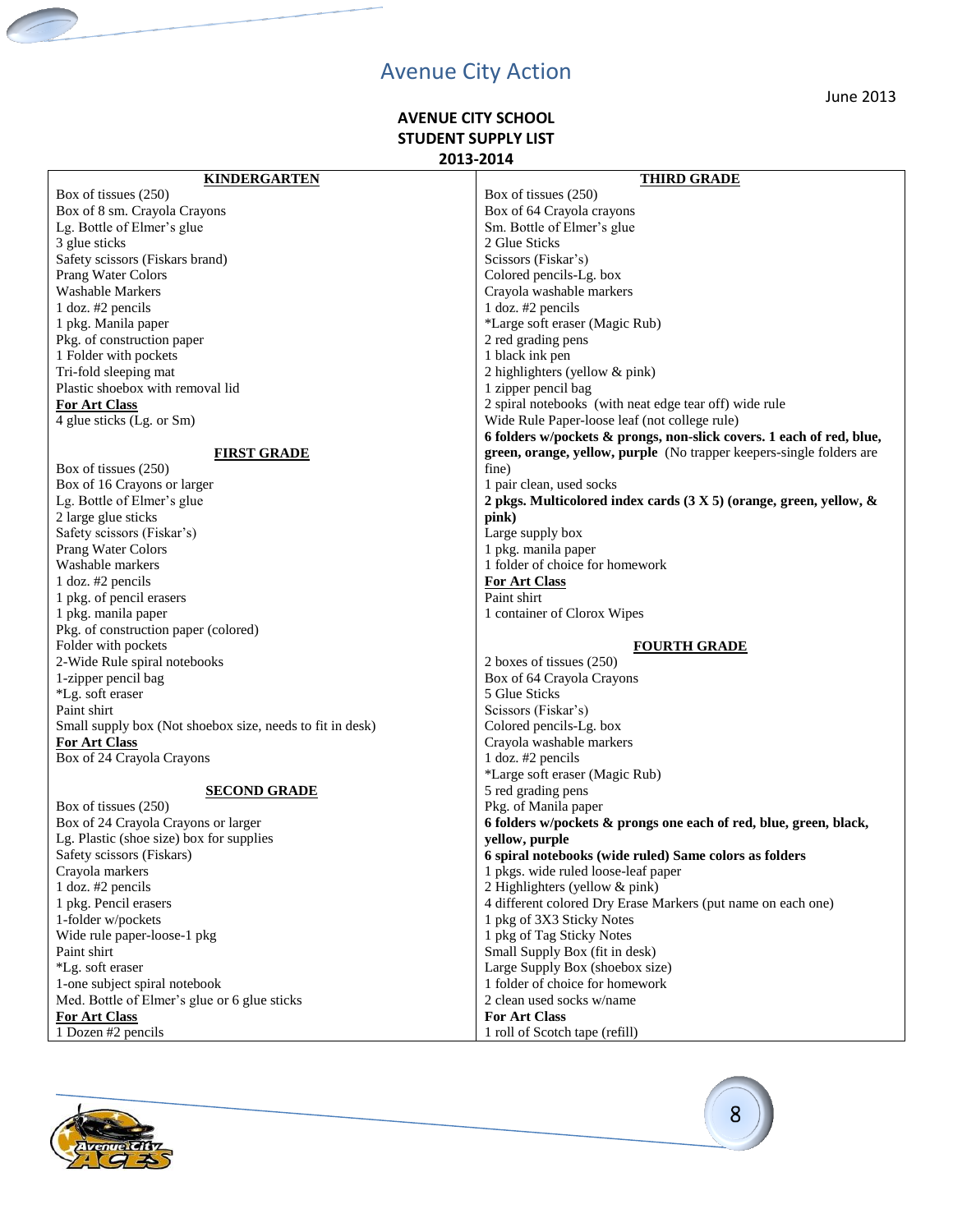June 2013

| <b>FIFTH GRADE</b>                                              | <b>SIXTH GRADE</b>                                                       |
|-----------------------------------------------------------------|--------------------------------------------------------------------------|
| Please follow this list exactly!                                | Ultra-fine tipped markers-assorted colors                                |
| Box of 64 Crayola crayons                                       | Box of tissues (250)                                                     |
| Colored pencils                                                 | Box of 64 Crayola crayons                                                |
| Crayola washable markers                                        | Lg. bottle of Elmer's glue                                               |
| Lg. scissor (Fiskar's)                                          | Lg. scissors (Fiskar's)                                                  |
| 2-4 dry erase markers                                           | Colored pencils                                                          |
| $1$ doz. #2 pencils                                             | Crayola watercolor markers                                               |
| 1 lg. glue stick                                                | 1 doz. #2 pencils                                                        |
| 3" x 3" sticky notes                                            | Lg. soft eraser (Magic Rub)                                              |
| 1 pk. 3 X 5 ruled note cards                                    | 4 pkg. loose leaf paper                                                  |
| All of the above must fit in a plastic shoebox to house         | 6 plastic folders w/pockets & prongs                                     |
| supplies (not too big!)                                         | 1 glue stick                                                             |
| 2 pkg. small fluorescent paper marker tabs                      | 1 highlighter                                                            |
| Graph paper-4 squares per inch                                  | White Out - optional                                                     |
| 2-3 pkg. college rule loose-leaf paper                          | Graph paper                                                              |
| Box of tissues (250)                                            | 1 lg. three or more subject theme book                                   |
| 4 multicolored grading pens-red, blue, green, black             | 2 multicolored grading pens                                              |
| 1 yellow highlighter                                            | Sticky notes (small)                                                     |
| Large soft eraser                                               | Pkg. colored construction paper                                          |
| 6 plain 2 pocket folders & 6 matching single subject spiral     | 2 dry erase markers                                                      |
| notebooks in the following colors: yellow, red, blue, green,    | 1 inch three ring binder for science/math                                |
| orange, purple (If you cannot find orange you may substitute    | Shoebox size container to store supplies                                 |
| black, but no other)(Do not write subject on folder or spiral.) | ***T130XA calculator                                                     |
| 1 Blue Folder Only                                              | For Art Class                                                            |
| 1 folder of choice for homework                                 | 1 roll of wax paper                                                      |
| ***T130XA calculator                                            |                                                                          |
| <b>For Art Class</b>                                            | <b>SEVENTH &amp; EIGHTH GRADES</b>                                       |
| 1 box Crayola colored pencils (36 ct or higher) (Crayola brand  | Box of tissues (250)                                                     |
| only)                                                           | Lg. scissors (Fiskar's)                                                  |
|                                                                 | Colored pencils                                                          |
|                                                                 | Box of Crayola crayons (64)                                              |
|                                                                 | $1$ doz. #2 pencils                                                      |
|                                                                 | 2-glue sticks<br>College ruled paper-loose leaf                          |
|                                                                 | Crayola watercolor markers                                               |
|                                                                 |                                                                          |
|                                                                 | 2 highlighters-1 yellow/1 pink<br>White-Out tape (optional)              |
|                                                                 | 8 tab dividers                                                           |
|                                                                 | Trapper keeper/Binder w/zipper                                           |
|                                                                 | Sm. Shoebox size container to hold supplies.                             |
| whytmly                                                         | Ultra-Fine Point Markers for Map Work                                    |
|                                                                 | 1 Theme Book $-7th$ Civics                                               |
|                                                                 | 1 Theme Book $-8^{th}$ Am History                                        |
|                                                                 | ***T130XA calculator                                                     |
|                                                                 | For Art Class                                                            |
|                                                                 | Tab dividers for Art                                                     |
|                                                                 | 2 white Magic Rub erasers or 1-2" x 2" Kneaded eraser                    |
|                                                                 | (available at Michaels / Hobby Lobby)                                    |
|                                                                 | ***T130XA calculator to use in grades 5 <sup>th</sup> -8 <sup>th</sup> . |
|                                                                 |                                                                          |

**\*Erasers such as Sanford Magic Rub**

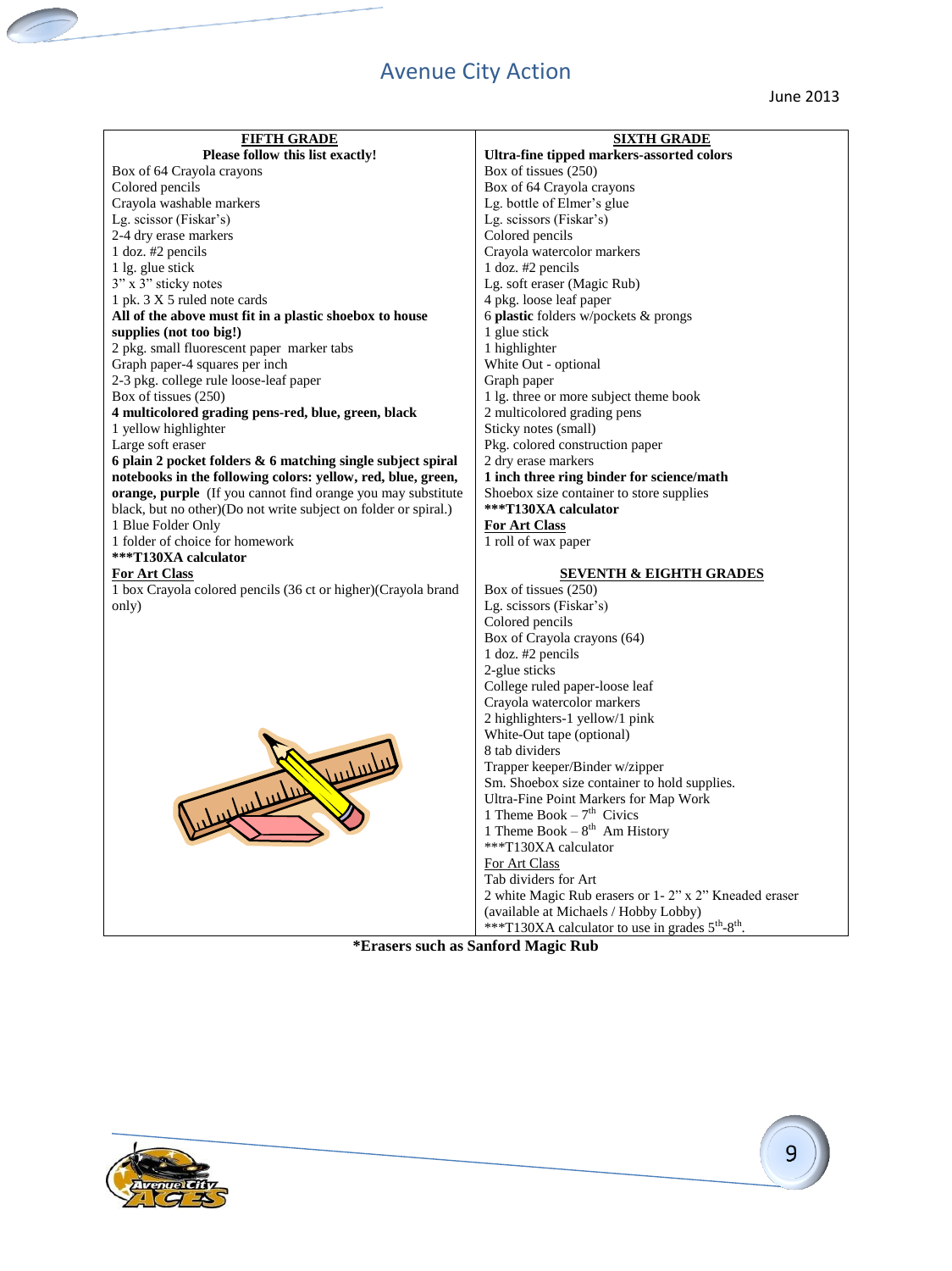

June 2013

|                                                                                                                                                                                                                                     | <b>FREE SCHOOL SUPPLIES</b><br><b>&amp; BACKPACKS</b>                                                                                |
|-------------------------------------------------------------------------------------------------------------------------------------------------------------------------------------------------------------------------------------|--------------------------------------------------------------------------------------------------------------------------------------|
|                                                                                                                                                                                                                                     | <b>INFORMATION BOOTHS</b>                                                                                                            |
| Andrew Count,                                                                                                                                                                                                                       | <b>FREE BREAKFAST</b>                                                                                                                |
| Back to School Fair<br><b>NAME:</b>                                                                                                                                                                                                 | To register, please complete and return the following form to Savannah<br>United Methodist Church / 103 N 4th St. Savannah, MO 64485 |
| Grade you will be in school next school year:<br>Strade you will be in school next school year:                                                                                                                                     |                                                                                                                                      |
|                                                                                                                                                                                                                                     |                                                                                                                                      |
| <b>Address (Please Print)</b>                                                                                                                                                                                                       |                                                                                                                                      |
| <b>Phone Number:</b> The contract of the contract of the contract of the contract of the contract of the contract of the contract of the contract of the contract of the contract of the contract of the contract of the contract o |                                                                                                                                      |
| <b>Parent's Name:</b>                                                                                                                                                                                                               |                                                                                                                                      |
|                                                                                                                                                                                                                                     | THIS IS NOT A SCHOOL FUNCTION                                                                                                        |

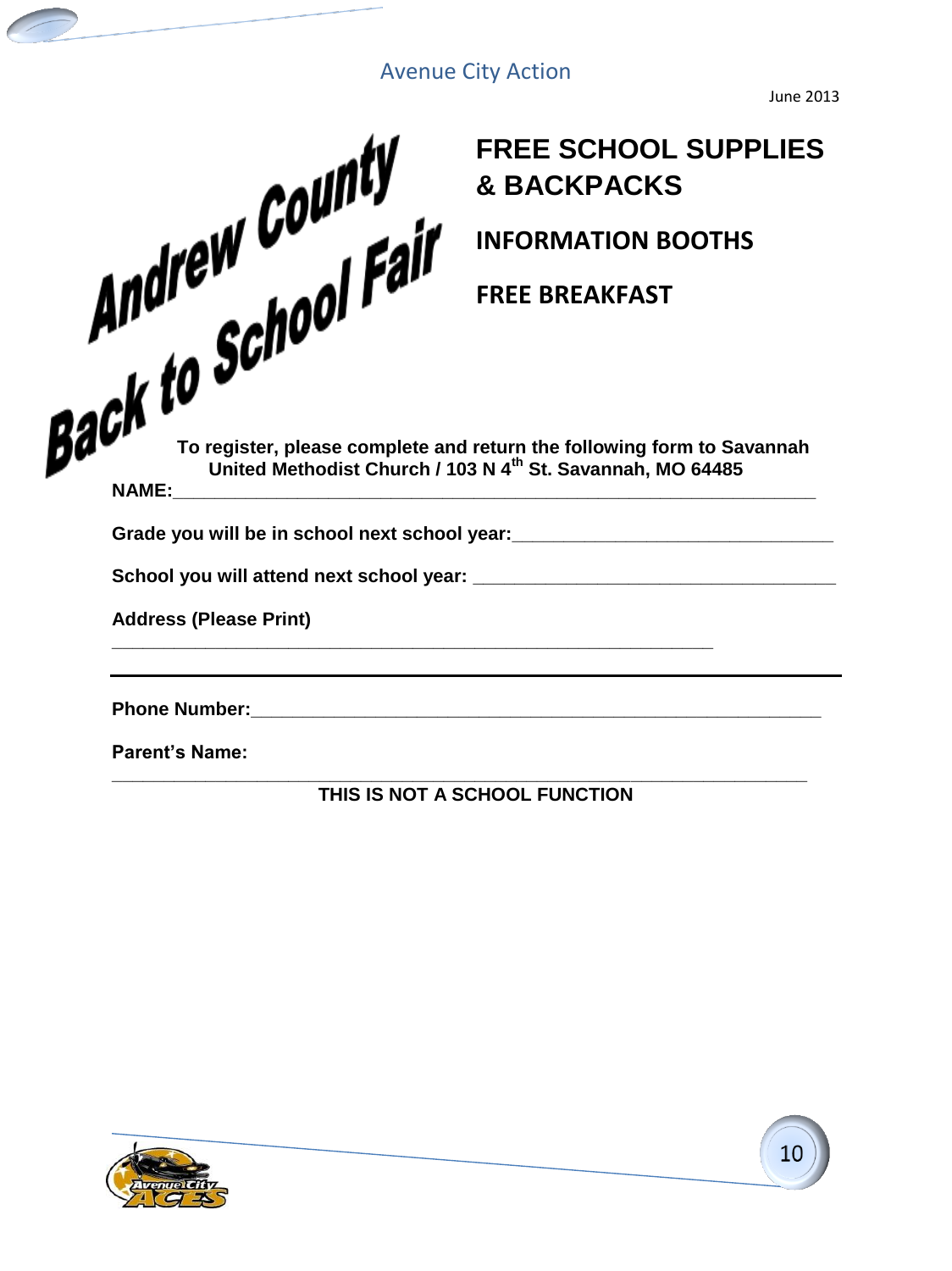# **Take a Stand Against Cyberbullying**

*Don't let the 24-hour Web be a threat to a child's safety* Help protect children by using the following 10 important tips<sup>\*</sup>:

**Be an advocate**. Kids need to know that adults can and will provide positive, active and predictable support. And they should never, under any circumstance, bully someone. Make consequences clear.

**Talk about it**. Ask kids what they're doing online and encourage them to report bullying to you or another trusted adult. Promise to take action and explain what you will do. Reassure them that computer, phone or other privileges won't be curtailed.

**Keep the family computer in a central location.** If kids play video games, keep Internetconnected game consoles in a family room. However, teenagers have so many ways to access the Internet that putting the computer in a central spot isn't always effective. With older kids, it's especially important to have frank discussions.

**Look for signs of online bullying.** For example, take note if kids get upset when they're online or they show a reluctance to go to school.

**Encourage your children to make friends.** Urge friends to look out for one another. Cyberbullies are less likely to target those they perceive as being well-supported. If a victim has friends who rally around him or her, the bullying usually stops.

**Don't respond.** Tell kids not to respond to the cyberbully or retaliate; bullies are looking for a reaction. Tell kids not to answer phone calls or reply to (or even read) text messages or comments.

Act **immediately.** Don't wait to see if the abuse will stop. A child needs to know that you can and will help. If you feel a child is in physical danger, contact local authorities.

**Accountability**. Every effort should be made to find cyberbullies and hold them accountable. Report incidents to the online service — social networking site, IM service or cellphone provider — where the bullying is happening. Many have moderators and places to report abuse (e.g., [abuse@microsoft.com\)](mailto:abuse@microsoft.com).

**Block the bully.** Most Web services offer the ability to block anyone whose behavior is inappropriate or threatening in any way. Check with the service to find out how. You can also turn on the safety features available in most Microsoft programs and services, such as those in [Windows 7,](http://www.microsoft.com/windows/windows-7/features/parental-controls.aspx) [Windows Vista,](http://www.microsoft.com/security/pc-security/windowsvista.aspx) [Xbox LIVE](http://support.xbox.com/en-us/pages/xbox-live/how-to/parental-control.aspx) and the [Zune digital media player.](http://www.microsoft.com/protect/tools/childsafety/zune.aspx)

**Save the evidence.** Save text messages, emails and other evidence of cyberbullying in case the authorities need it. There are laws against cyberbullying.

\* Source[: http://www.microsoft.com/security/family-safety/cyberbullying.aspx](http://www.microsoft.com/security/family-safety/cyberbullying.aspx)